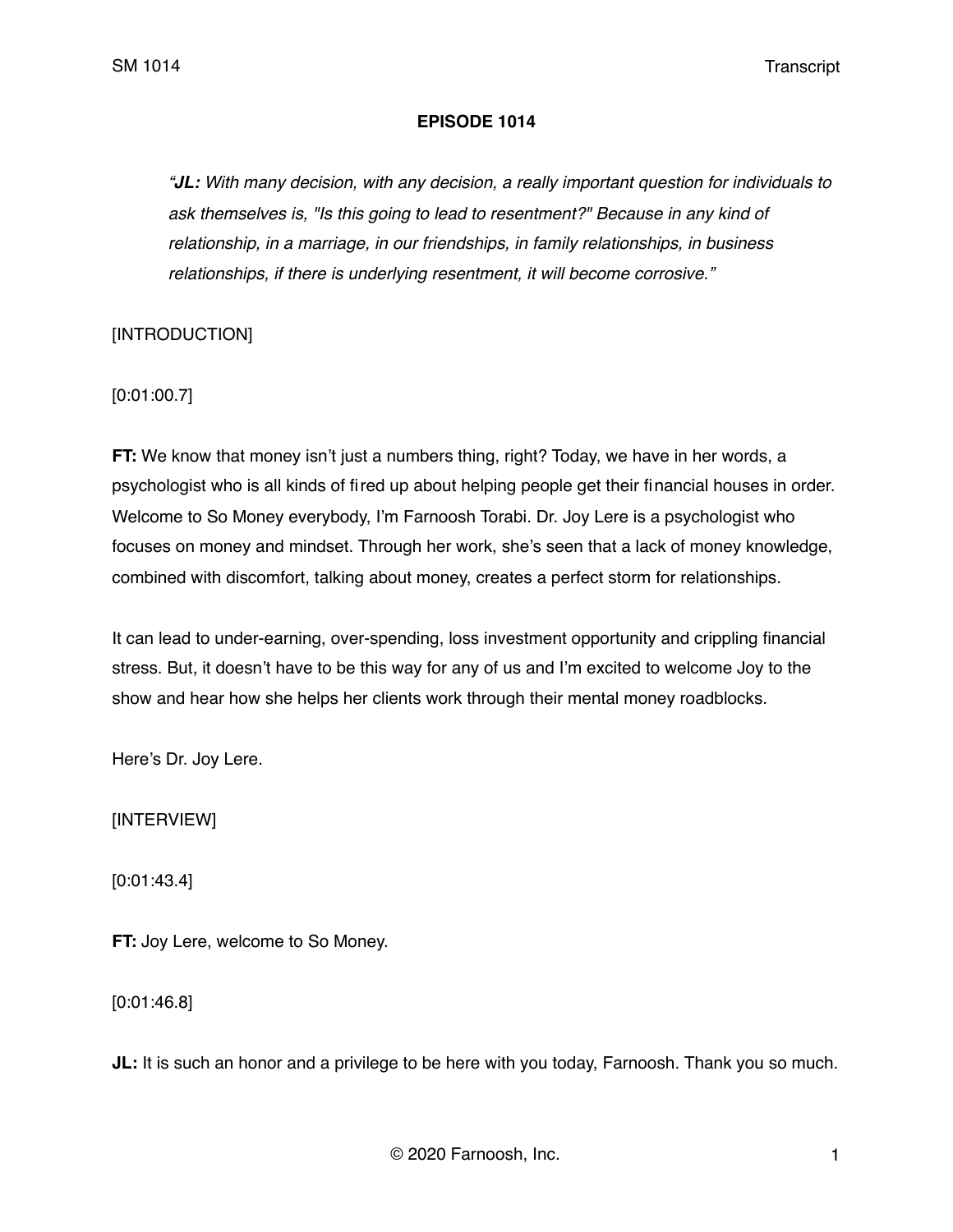### [0:01:52.9]

**FT:** I really love it when listeners enjoy, your listener reach out to me and share their expertise because you help me do my job, which is to bring on all of the interesting experts, insightful people out there that have a thing or two to share about money onto this show and so I have the privilege of not only having you in the audience, as a loyal listener but also someone who is out there helping people with their money through your work.

Just as a psychologist and consultant who practices at the inner section of behavior and business. I want to talk a lot about what you're learning behind closed doors, talking to your clients, it turns out that money is a reemerging and reoccurring theme that people's relationship with money and we know it's complicated.

A lot of listeners write in about this, every week. I want to explore that. But I also want to learn about kind of before we get to the advice, a little bit more about what you do and how you do it and I understand that when you discovered that money was this recurring theme that it kind of took you by surprise.

Tell us – take us back to when you were just starting this practice or just starting to talk to people and when you had this sort of 'aha' moment that money was kind of the repeating sticky stuff.

## [0:03:12.0]

**JL:** So, I have a tremendous job, I love what I do, it's really an honor to be entrusted with people's stories. I get to sit behind closed doors with people who are very bright, very accomplished and they are having with me, the conversations that they aren't having with anyone else in their lives and over a decade of clinical work in various different settings, various cities in the US and I had the opportunity to work in the UK.

This pervasive theme of just how complicated people's relationships with money is really stood out to me. I really see more and more a need for there to be people who can – who have the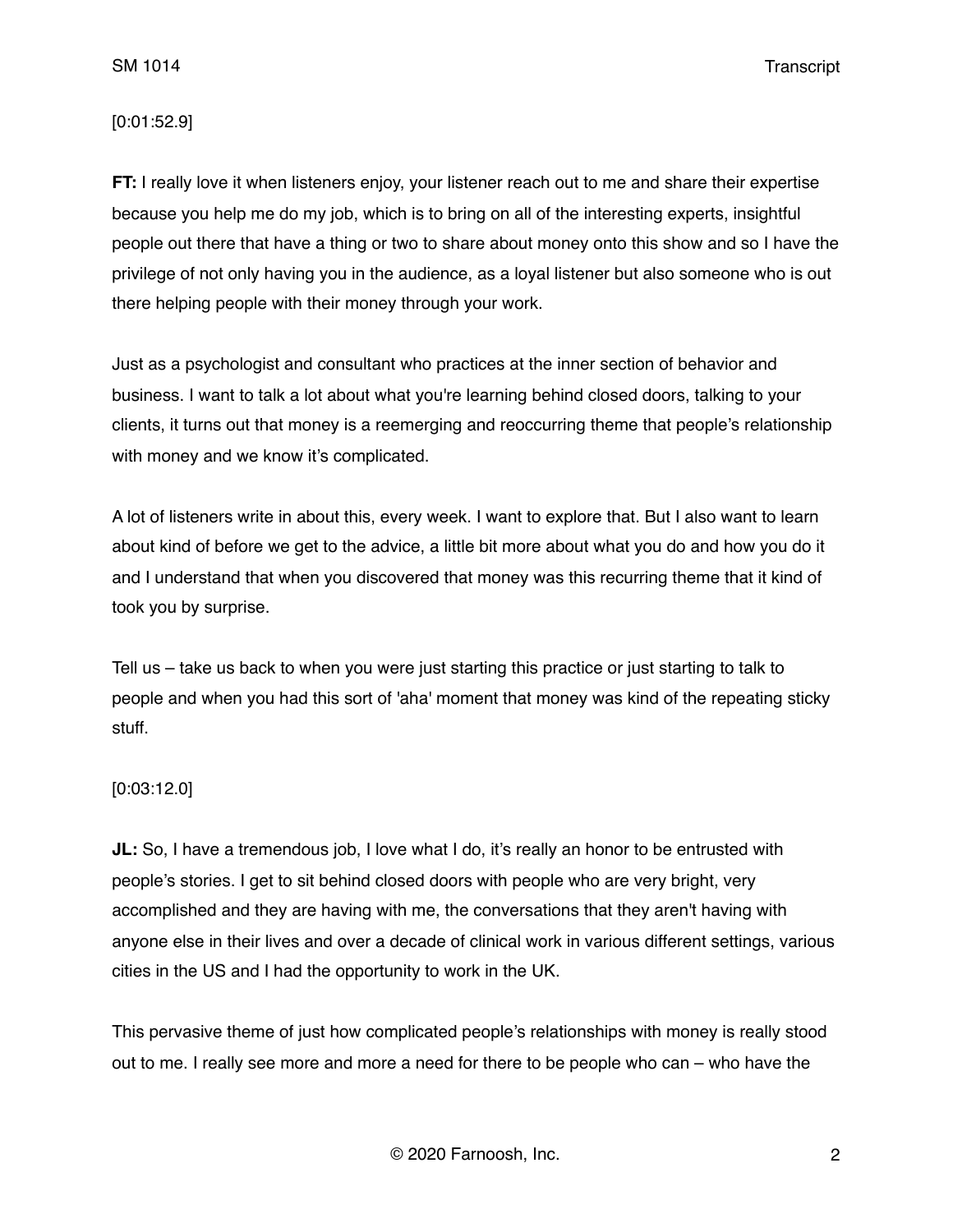courage to have these conversations and help people get their financial houses in order at the same time.

Over time, it really stood out to me and brought into clear focus that when you pair this widespread paucity of financial literacy with an intense discomfort in being able to have discussions about money, you have a perfect storm for relational discord, under-earning, overspending, lost investment opportunity and really crippling financial stress.

## [0:04:52.7]

**FT:** I want to start, I'm sorry to interrupt because this is also good but I want to jump in because I'm having so many thoughts. I often think that when couples present a problem in the relationship and I'm just – I'm doing a little bit of guessing here. But my guess is that they don't think it's a money problem, they think it's – he's not respectful problem or she is disorganized problem or we're not on the same page problem.

When you share with couples, "Actually, you guys have a money management problem or you have a sort of your relationship with money as a couple is fractured," how does that conversation usually go?

## [0:05:37.2]

**JL:** Being able to talk to talk about okay, we need to address the practical pieces of the math, and then understand what are the other issues that is driving this? You know, money is such a fascinating canvas on which we can learn a lot about personality and just overall psychological function and I think there's a lot of complexity within the dynamics of a couple's relationship or even a family system in terms of you know, people come in having attached a lot of different emotions to money based on their experiences with money up until that point.

In some couples, there are issues going on with power and control, there are some people who are really – it's a real sense of security, it's a real sense of anxiety. We need to understand what is underlying the numbers but then also, let's make a plan and get you situated to be on the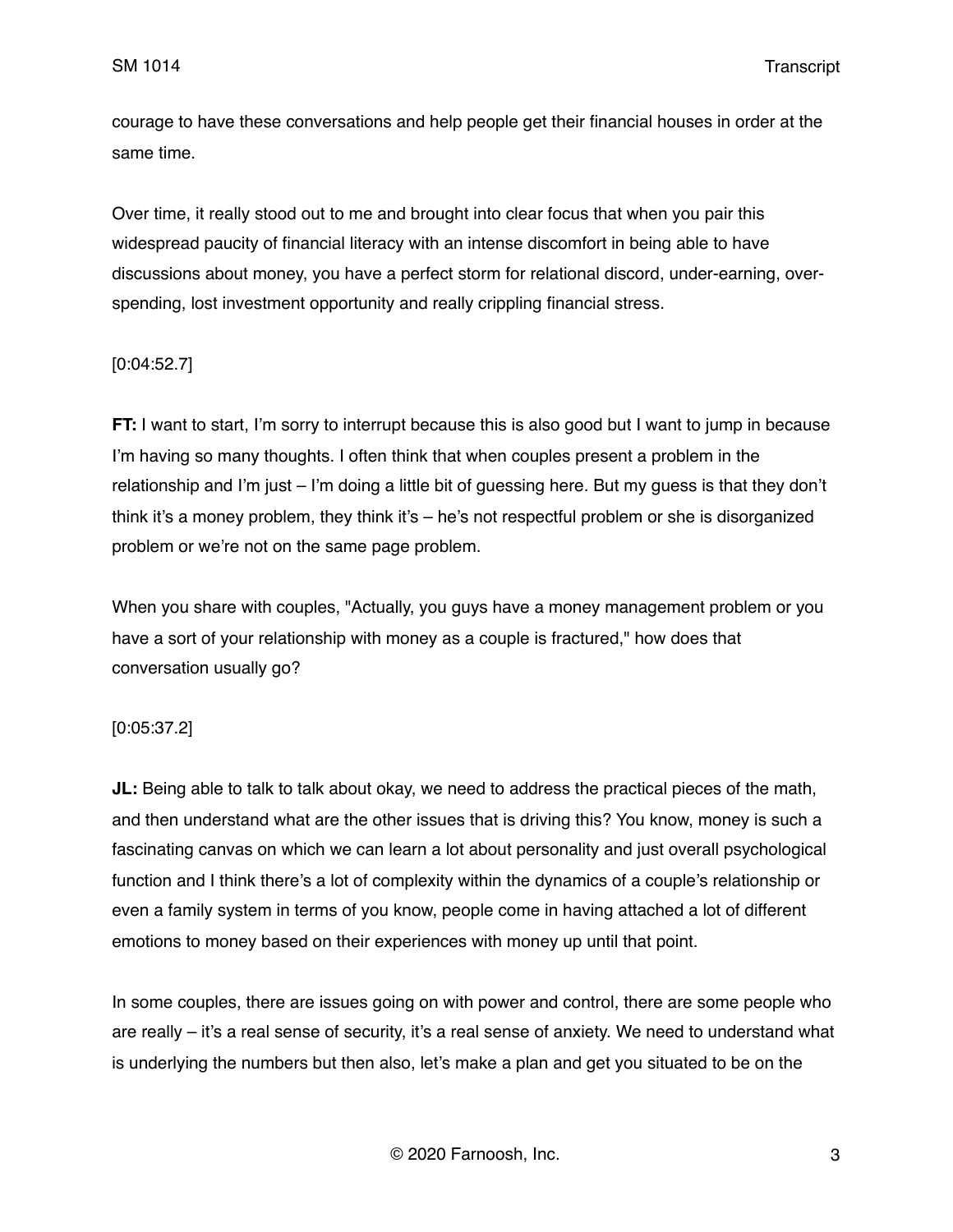same page to move forward. I think a lot of times, when there's conflict around money within a relationship, it can feel like the other person is the enemy.

No, let's talk about what the issue with the money is and figure out how you can work together as a united team to tackle that thing and not try to be tackling each other.

## [0:07:26.7]

**FT:** Well, let's take a really specific example — a person actually wrote in to me, into the show last week and said, "Look, I am in love with my girlfriend, we're going to get married, that's happening. There is this sort of elephant in the room which is that she has about \$100,000 in student loan debt but she also got that debt because she was getting her MBA."

"I don't have," – he was telling me, "I don't have debt, I actually own a home," so financially, he's further along on paper than she is and he was getting a bit of stress from parents, his parents were saying, "But you know, when you get married, this is going to become your debt," at least maybe not on paper but like it's going to become again this even bigger, louder, elephant in the room.

He was just like, "How can I encourage her to focus on this without nagging? And also, I want to trust that she's going to do this on her own independently but it is stressing me out because this is not my situation and it would" – not to say that  $-1$  think what he was trying to say was that this is not my personality either, like maybe he wouldn't have taken on so much debt.

What would you say to this couple if they were in your office and having this complexity?

## [0:08:47.1]

**JL:** First of all, this — especially given the student loan crisis that we are in the middle of. This occurs over and over. Before a couple is getting married, we need to have a clear sense of what their plan is after the wedding for how they are managing and merging their personal finances.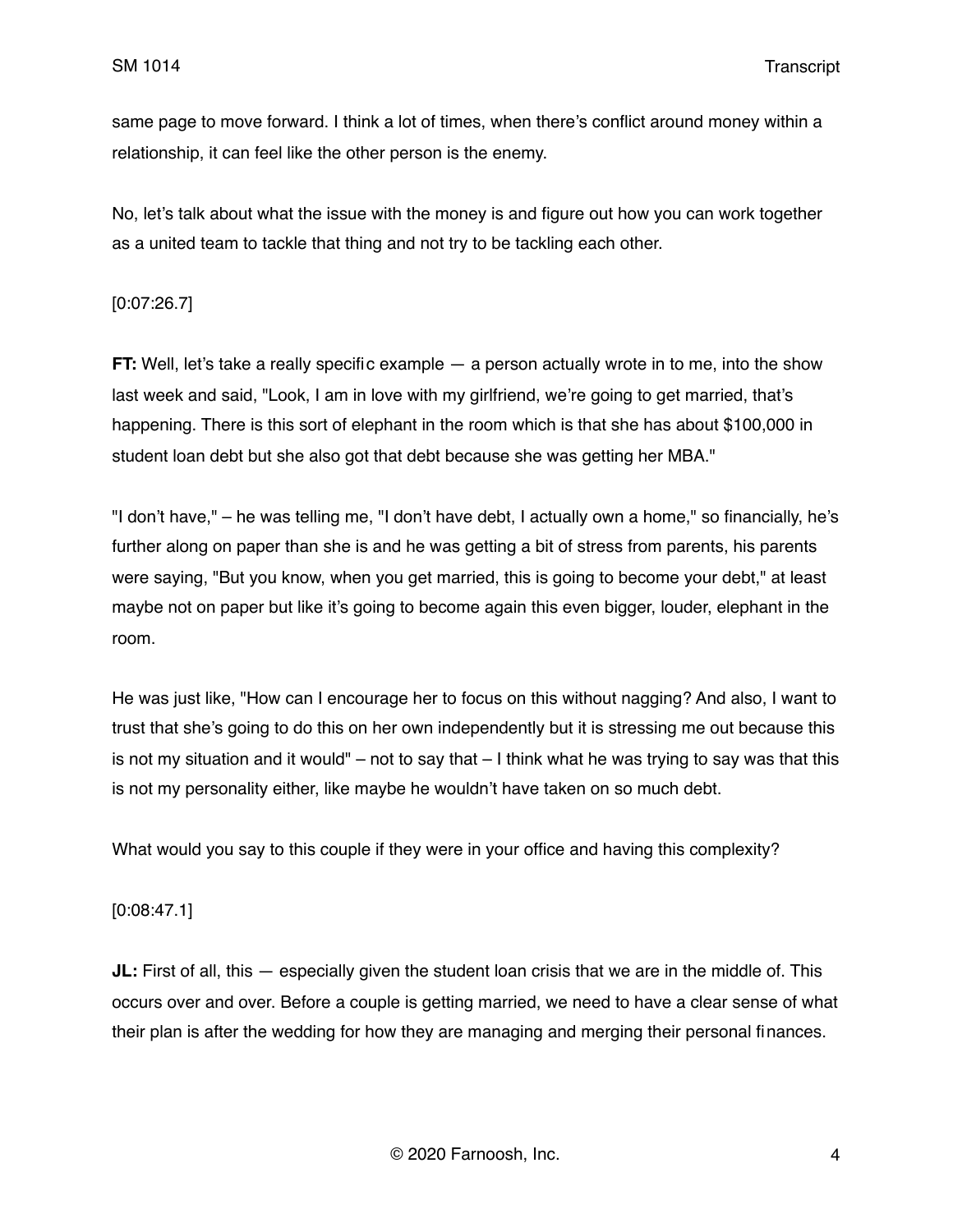Understanding are they keeping things separate, it behooves a lot of couples if you're going to be working together on this to say, "Okay, I didn't make this choice but we are coming together, forming a new family, what is yours is now mine and I'm going to commit to working with you doing this."

However, you have to be willing  $-$  and I really believe with a money decision with any decision and in really important question for individuals to ask themselves is, "Is this going to lead to resentment?" Because in any kind of relationship in a marriage, in our friendships, in family relationships, in business relationships, if there is underlying resentment, it will become corrosive.

That's going to come out and if it's not talked about directly, it's going to come out sideways in one way or another. I think he needs to step back, they need to get clear on what the plan is going forward and he needs to ask himself, "What would potentially lead to resentment? What am I willing to do, that's not going to lead to resentment?" Go forward from there but a lot of conversations need — what can't happen is that this continues to be danced around and that they aren't having the uncomfortable conversations.

## [0:10:57.1]

**FT:** What do you make also of people sharing their personal financial situation? In this case, he was sharing his girlfriend's financial situation with his parents. Sometimes I feel like too much information to a generation that doesn't understand the realities of being a young person with debt, can sometimes be an unnecessary layer of stress where they're going to now be giving you their advice and you know, "Here's what you should do."

I find that when we broaden and we open up our, I mean, it's important to talk about money but when is it too dangerous to tell other people about your finances? Because then you're going to get different kinds of advice from all the different directions and now you're feeling more overwhelmed.

[0:11:42.3]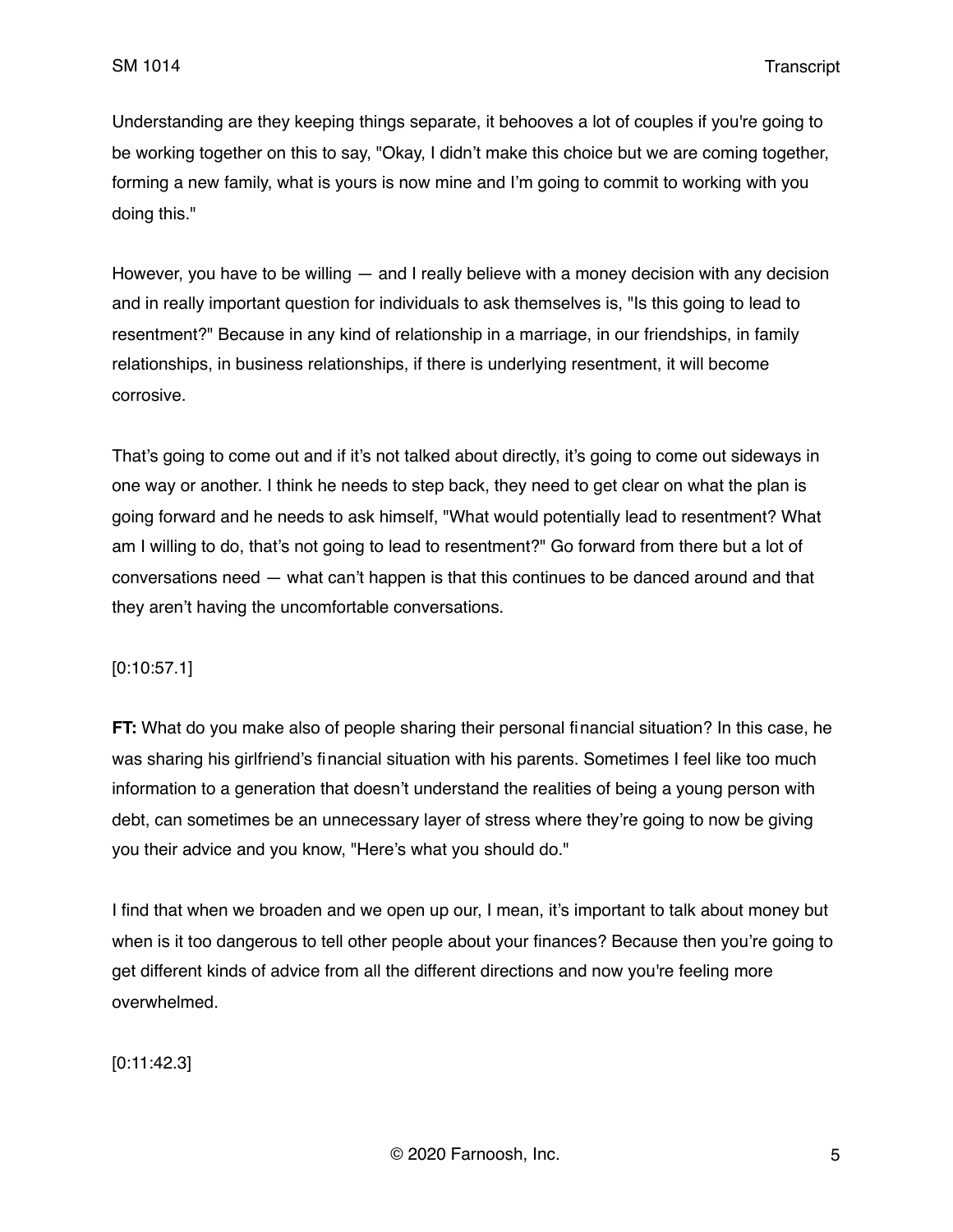**JL:** Absolutely, I absolutely agree with this. This is – we all know, when you bring in-laws into the mix, there's – it's all complicated. It's really important and there are certain circumstances where inter-generational communication around money is really important. But I think with a couple, there needs to be a boundary between what's happening with their accounting and parents and maybe even siblings.

Because it is quite frankly – I can understand from a parents' point of view, okay, there's concern, you know, being able to say, "I appreciate and understand you voicing that and I'm willing to – we're going to work to make a plan and address that."

But, make clear that parents then don't get to become financial advisors for a couple. Ultimately, they are adults moving through the world, making decisions. So I think being clear, "Thank you, I appreciate your concern and that is noted and we are working to address this reality." And then, turning around facing your partner and doing the work.

# [0:13:21.2]

**FT:** Let's talk more about the work. Let's say we're now, as we're moving through this conversation, I feel like we're going through like ahead of the natural progression of how it would evolve or how it would transpire in your office. But then you got to go – you identify the problem, this is not a relational problem, so much as it is a sort of disparate financial values, problem or something along those lines.

What is the work that you're often prescribing to your clients as a step one, two?

# [0:13:56.1]

**JL:** Deciding what is going on especially with the debt like this. I think you need to take an inventory of all of your other debts, decide how are you going to rack and stack these to conquer these together, what is the timeline, what are you prioritizing and then looking at what are the numbers that we have to start to go after what we need to kind of take down. And then, start to get into the minutia of, "Okay, what is that going to look like? What is budgeting, what is making decisions about saving and spending?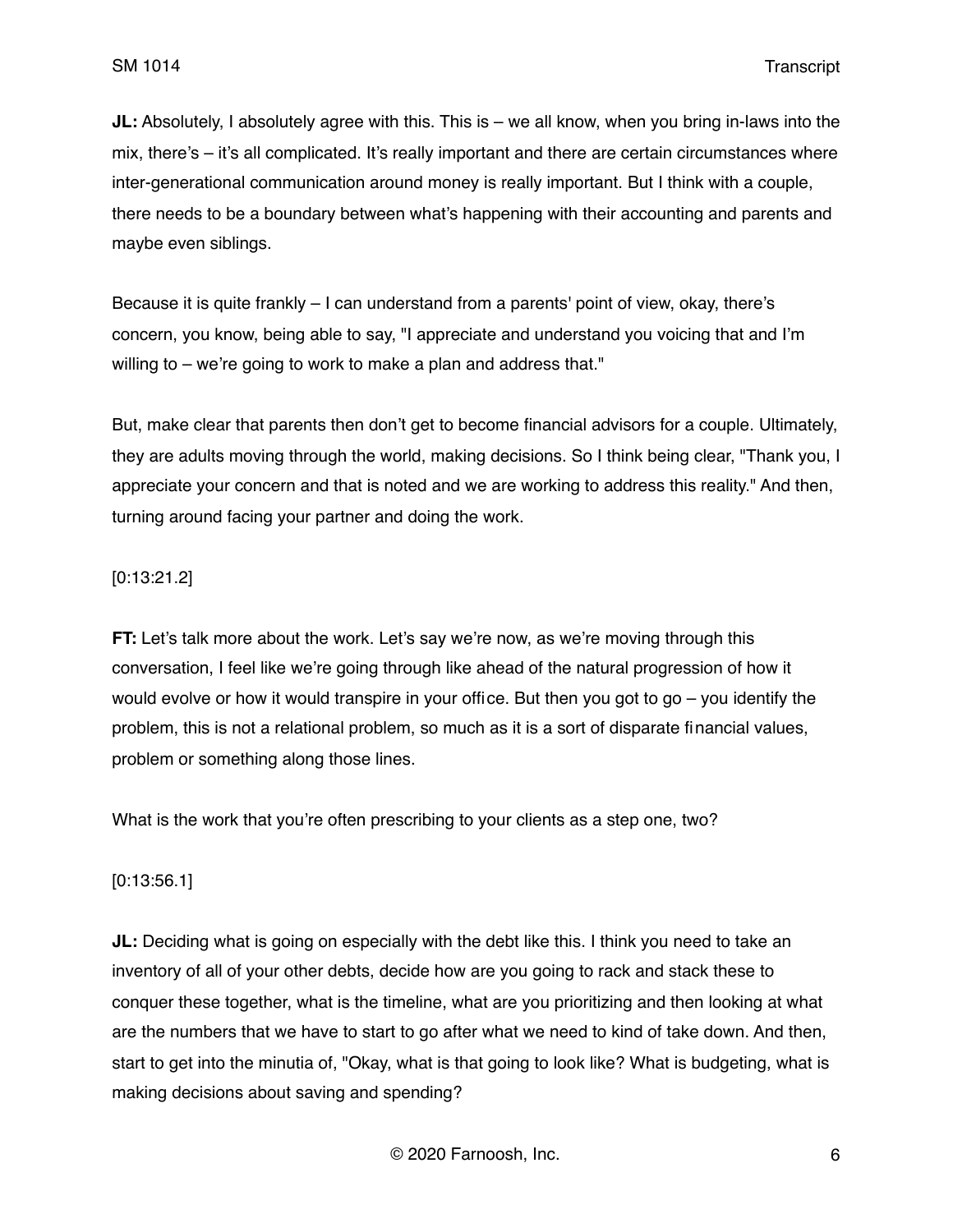What is that going to look like? And the thing is, often, with couples, you need to kind of get in the weeds with that because typically, there is someone and it sounds like in this relationship, there's someone who has more of a proclivity to be the savior, to be a little bit more conservative and somebody who is going to be a little bit more of the spender in the relationship. So then talking about, "Okay, how do we do this and not be stepping on each other's toes and not become a parent or shaming another person.

[0:15:23.2]

**FT:** Become rivals essentially.

[0:15:24.9]

**JL:** Exactly. It all goes back to, "How do we work together in taking down this common goal?"

[0:15:34.7]

**FT:** Joy, what do you think we should be talking to one another about money before even getting serious in a relationship? Do you ever think to yourself, "Oh if we could take this couple back in time," right?

[0:15:48.1]

**JL:** Oh all the time. I think couples should get financially naked in a relationship far earlier than they often are. I think you need to be able to be honest with yourself about what are you coming into the relationship with in terms of what is your relationship with spending? What is your relationship with saving? What are your thoughts and feelings about debt? What are your thoughts and feelings about credit? What do you know about investing? What are your financial goals?

And what I see over and over that people's early experiences in terms of what was taught to them or not taught to them, what was modeled to them or not about money management early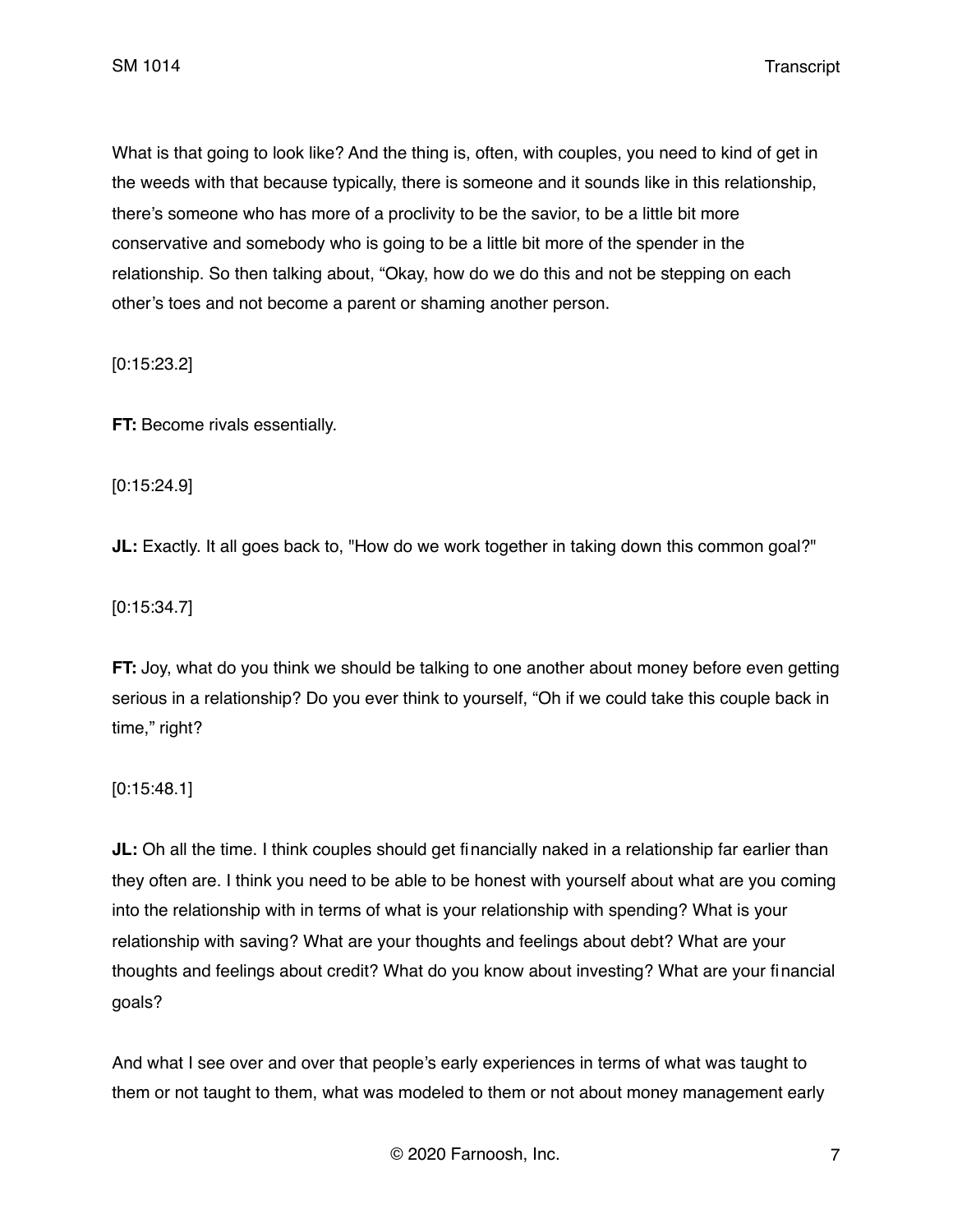on, who took those roles, those kinds of things people are coming into a relationship. So in the same way that we talk with patients that when people get married it is in some ways it's like two families are getting married.

When a couple is merging finances it is two financial families are coming together. So we have to understand what our partner is carrying forward and how that might play out.

## [0:17:14.5]

**FT:** Did you ever think that you're going to be this kind of an expert? You know, you enter a field with one kind of perspective, one set of expectations and now here you are like having mastered or financial psychology through your work. Has it inspired you to get even further niche-fied in this area? Because there is a growing industry of financial therapists.

### [0:17:40.6]

**JL:** Yes, so it's so funny, Farnoosh, when I was growing up I hated math class. I hated anything that had to do with numbers. However, I grew up in a family where I was exposed to money a lot. I grew up on a farm, a family farm in the Midwest and I was aware from a very young age the price of markets in Argentina and the weather in China were going to impact the mood.

I could tell you as a youngster how I was going to — how or when to buy or sell a load of soybeans. However money was something that was talked about a lot. I had a checking account in elementary, as a teenager I started investing in the stock market. So money was very much on my mind, math was not. So when I would take a career inventory, you know we all do those things, anything having to do with the finance industry, accounting, none of those were at the top of my list.

So fast-forward, here I am as a psychologist, but I'm seating in my seat, hearing these conversations over and over and watching this theme emerge and just seeing such a need for someone who can kind of merge a left brain economic understanding with a right brain reality of the complexities of money psychology. Because money is just this complex — money behavior is this complex nexus of affect cognition and behavior.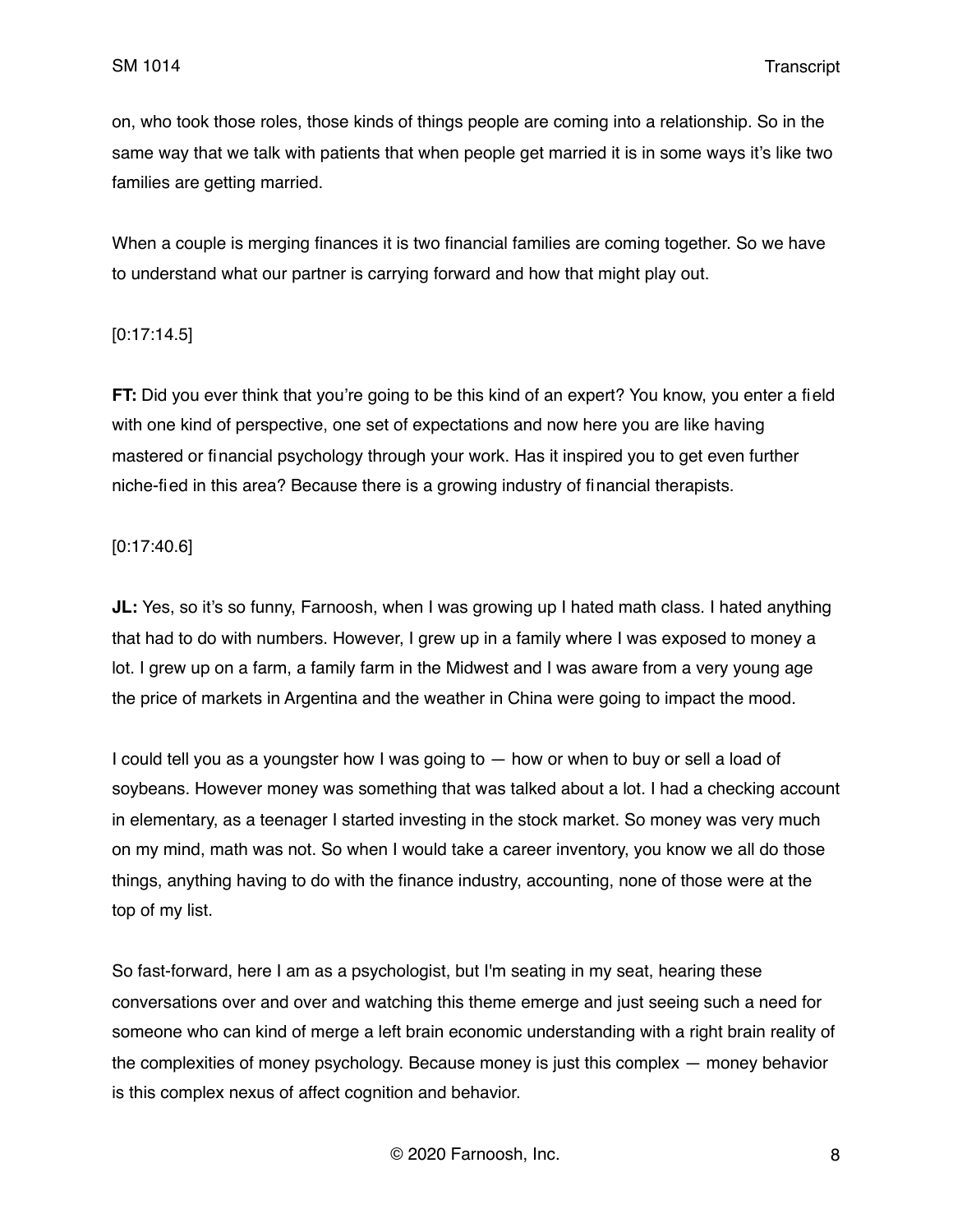And when you mix in then the unique experiences we have in our carrying forward in our lives, it's, to me, fascinating and I am really motivated in my work just to see people, see couples develop the insight and skills that they need to really become financially disentangled as they discover how am I going to lead and create a richer more resonant life and so I am a behavioral finance nerd.

And it's been a really exciting for me just to see the marrying of something I've always been passionate about and interested in, in terms of business and finance and just my love of work in the field of psychology. So it is a very exciting time.

## [0:20:40.0]

**FT:** I was wondering as you were talking that sometimes when couples have marital – have disputes over money that it sometimes not resolvable and it's no secret that money differences, money arguments are a leading cause of divorce. Now, I think a lot of that can be prevented through therapy and strengthening your communication and having a plan and being empathetic and all of the things that we have been talking about.

But with that said, I think that there are some exceptions, right? That there are some times when and I think a great example of this is when one of you, a partner, has been dishonest in the relationship. That is really hard to move on from that and I don't know if you have any stories like that.

#### [0:21:23.5]

**JL:** When trust is fractured, I really believe it can be rebuilt but if  $-$  people can forgive but they don't forget and that is a powerful dynamic. And this, you know even as you were talking it goes back to something that we are talking about earlier why do I sometimes wish would be a part of the discussion and the plan earlier, I think when someone is thinking about entering a relationship, one of the things they need to think about —sometimes we talk about in the long term relationship what are your non-negotiables?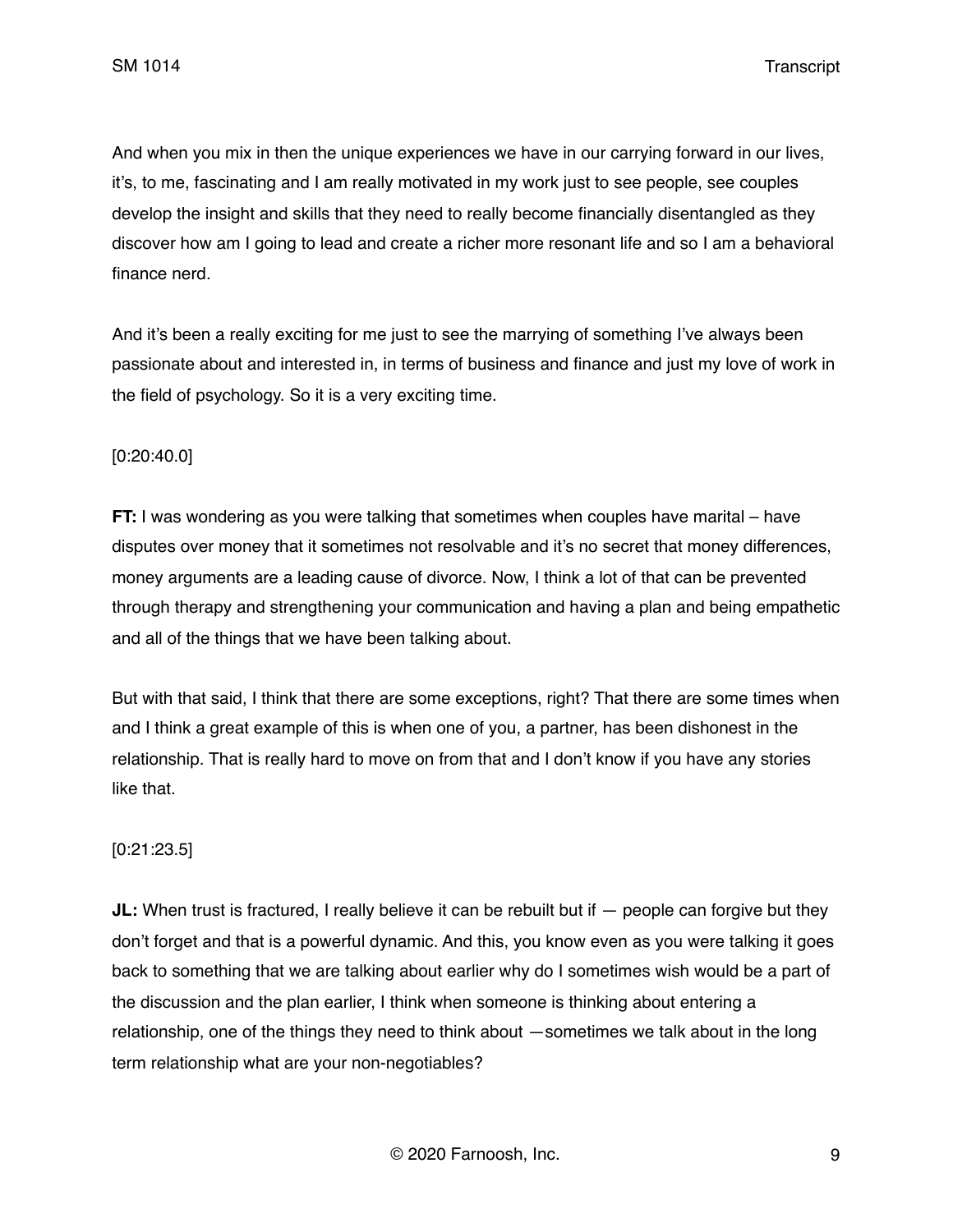What things can you kind of put up with but what things are you just not okay with? People need to start thinking about those things before they're entering a relationship in terms of, "What am I willing to tolerate being on a different page with financially from my partner and what am I not just comfortable with?"

And so then fast forward to when something has occurred between two partners and there has been a breach or fracture of trust, it's going to take time and a lot of healing and conversations for that trust to be rebuilt but you really need to be investing in what that looks like but a person does have to ultimately decide, "Am I willing to move forward?"

## [0:23:21.8]

**FT:** So something that may have initially presented itself as a financial problem is really not that. It's really at the underpinning of that is trust, that was broken.

## [0:23:33.3]

**JL:** Yes and I will say that oftentimes, this goes back to money being a canvas, money is one sphere of our life and I tend to see that if there are financial patterns playing out, they are maybe playing out in other spheres as well. So I talk about sometimes I explain to people I see money as emotional currency. Sometimes food can be the emotional currency.

The ways in which we treat people, those kinds of patterns and I think when it comes to integrity and honesty and trust, if it's happening in one sphere you need to step back and ask, "Okay is my sense of trust and safety and security, financial, is this happening anywhere else?" And taken honest assessment of that.

I do think sometimes when money behaviors are hidden it has to do with shame, it has to do with couple's having not appropriately sorted out getting on the same page. So maybe I am hiding some spending on the side. Okay that's because there's possibly something going on where I feel like I can't talk with you about it.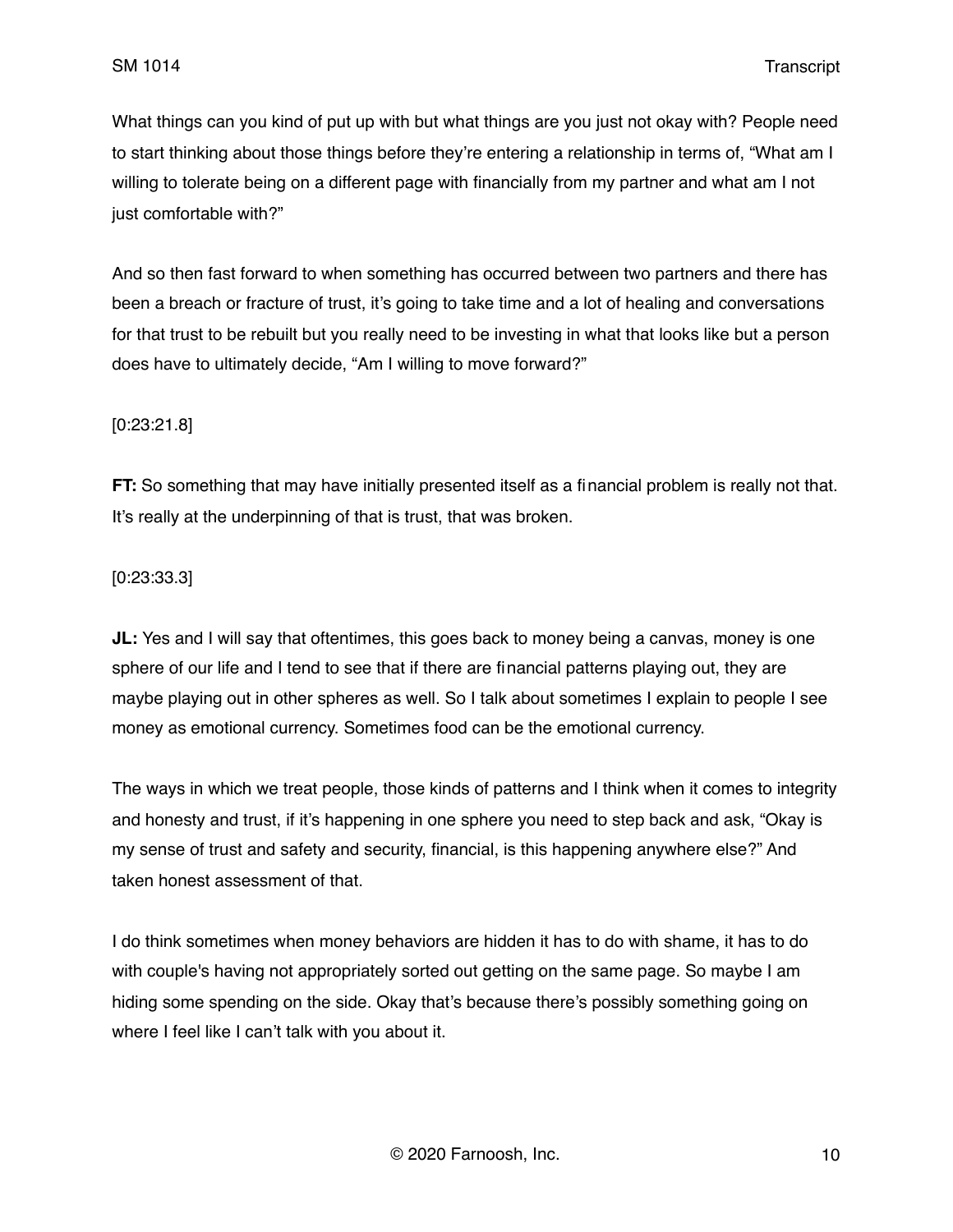So let's learn to have the conversation and decide practically what that's going to look like on the front side, so there doesn't have to be a cover up, because oftentimes somebody is going to have stronger feelings, probably not about what the spending was, unless it is something egregious, but the fact that it was covered up.

### [0:25:29.2]

**FT:** You bring up another really good point, which is a shutdown in communication and I find that even before you realize there's problems or a problem, you haven't even started talking about money because one of you just doesn't like to do it or it gets nervous or doesn't feel comfortable. I mean you probably experienced it, I have heard it, people don't know how much their spouses make.

People don't know how much debt you've got before you get married. People write in and they say, "I am nervous having the money conversation with my fiancé." So what is your advice for breaking the money — the financial ice?

## [0:26:07.2]

**JL:** I really encourage people to schedule and I don't want to just to be 'the money conversation' — but what are our money conversations going to look like? So I think starting by just validating and normalizing this is not an easy thing to talk about. It brings up lots of feelings, lots of discomfort, we aren't used to doing it with people. I can tell you as a psychologist, people will talk to me about their sex lives for six months.

And then I ask them, "Well how much money do you make?" And they look me like, "How dare you ask that!" And I'm like, "If we can't have this conversation in here I am pretty sure you are not talking about the subject with anyone else in your life." Which is highly, highly problematic. So all of that  $-$  so normalize that this is a hard thing to do, this is probably going to bring up some feelings but let's be specific.

Let us set a money date, let's say we are going to have  $-$  devote a specific amount of time to walking through questions we have, sharing a little bit about our thoughts and feelings, about